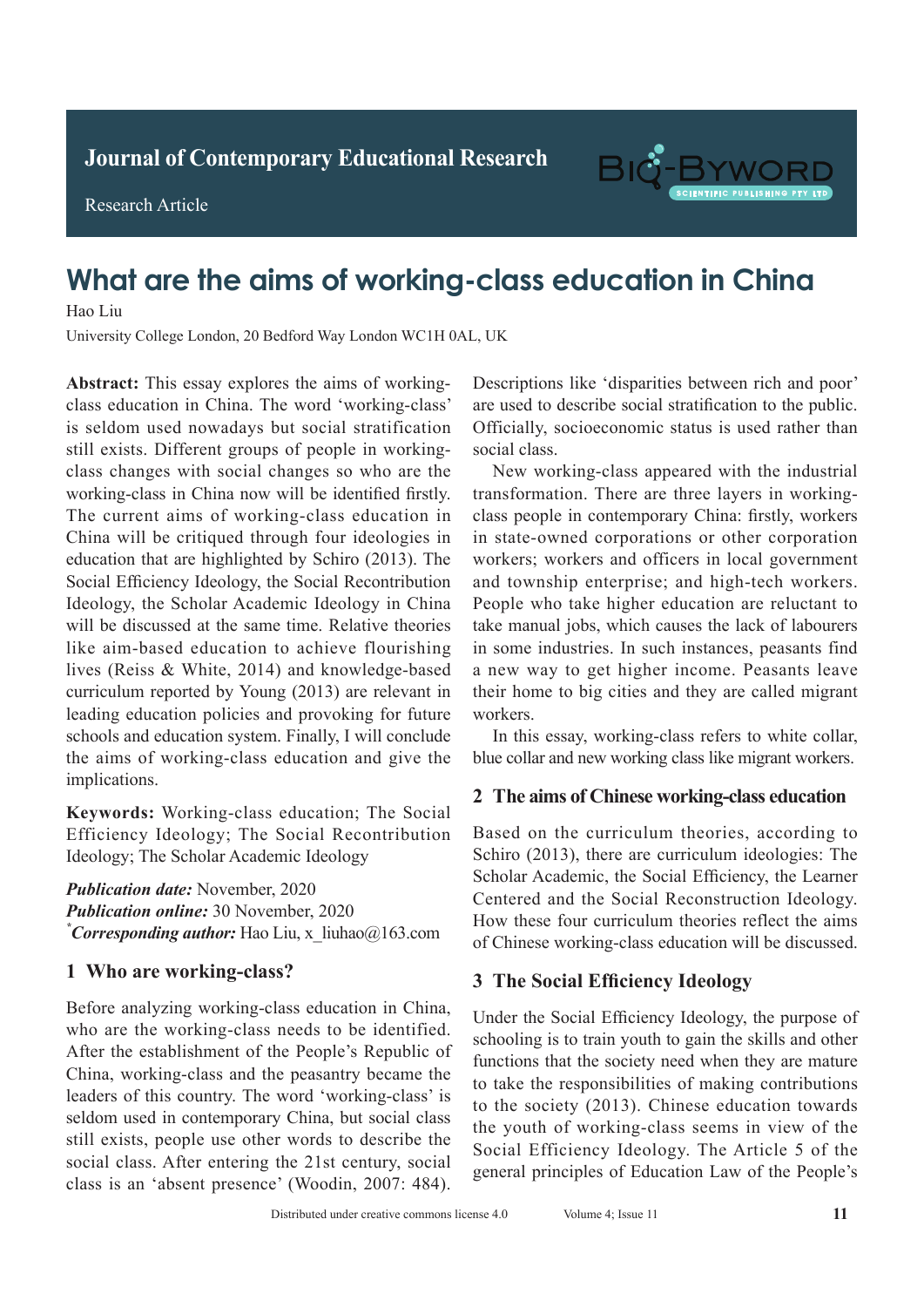Republic of China explains Education must serve Socialist Modernization and work with productive labor to nurture the constructor and successor of Socialist Modernization (Education Law of the People's Republic of China, 1995). This explication of education reflects the aim of Chinese education is educating people to work for the national mission. The social efficiency as the aim of working-class education towards the youth in China might causes some disadvantages for working-class children. In academic year of 2002-2003, the gross enrolment ratio of secondary education is 97% (UNESCO, 2005:78).

Educating people to obtain the knowledge, skills and qualifications to future occupation is a part under the Social Efficiency Ideology. Under economic aims, people are educated to fulfill their duties as a member of the society, to complete their functions. Economic aim demands what is necessary to a particular range of jobs. A country also needs creative technology to protect themselves and develop.

Social Efficiency Ideology not only emphasizes the technical skills that society requires but the culture and ideology traditions. Confucianism is the core, both for working-class and middle class. Related morals like benevolence, righteousness, propriety, wisdom and faith influence people in everywhere. In China, ideological and political education contains morality, values and political views like Marxist philosophy, Maoist other theories. Among the civilization and cultural education, no matter children or adult, everyone learns the advancement of Chinese Communist and support the leadership, especially working-class since they are the leader of Chinese Communist Party.

Current Chinese working-class education towards the youth, including primary and secondary education is based on the Societal Efficiency Ideology which shapes people to becomethe people that social development needs. However, when emphasizing the importance of economic development, individuals' values are ignored.

### **4 The Social Reconstruction Ideology**

Social Reconstructionists concern the problems of our society like gender discrimination and racial and educational inequality, and they assume that current society is unhealthy and people have to make changes to help people survive. One aim of education under the Social Reconstruction Ideologist in China is changing the potential labor to real labors. Before October 2017, the social basic contradiction is the contradiction between productive force and productivity. Politicians use education as a mean to improve economic conditions through helping worker to equip the certain qualifications or attitudes. As workforce, the working-class is actually the core of social economy activity. In China, unemployed workers, like those who were fired by their local Grain Department and a large number of workers who cannot find a satisfactory job, could get free training. Unemployed workers would be trained for a period of time and then get certificates to obtain the qualifications, jobs like wire-man and maternity are popular among those unemployed workers. These policies successfully changed the potential labor to real labor in order to improve social productivity. Therefore, Chinese educators intended to improve social productivity and solve social economic problems through adult education for working-class. Education has the power to educate people analyze the social problems that existing around themselves and try to create a better society. Education under the Social Reconstruction Ideology aims at create the best for the society. Facing social conflicts and problems, working-class seems to be the group of people that should obey the arrangement especially when the Social Reconstruction is the aim of education for Chinese working-class towards adult.

## **5 The Scholar Academic Ideology**

The aim of education under the Scholar Academic Ideology is to help children the accumulated knowledge of our culture and extend the disciplines by introducing young people into them.

One crisis of curriculum theory is that the knowledge taught mechanically by teachers under the aim of school. Based on the purposes of the country, the knowledge that is taught at school sometimes replaces the powerful knowledge that should be taught. In China, working-class culture is not very depth but for the culture that are taught in schools, western culture is highly valued in some subjects like music (Du, 2017:153). They have preference on the type of music they believe are elegant. I think that the reason that they have inclinations on the certain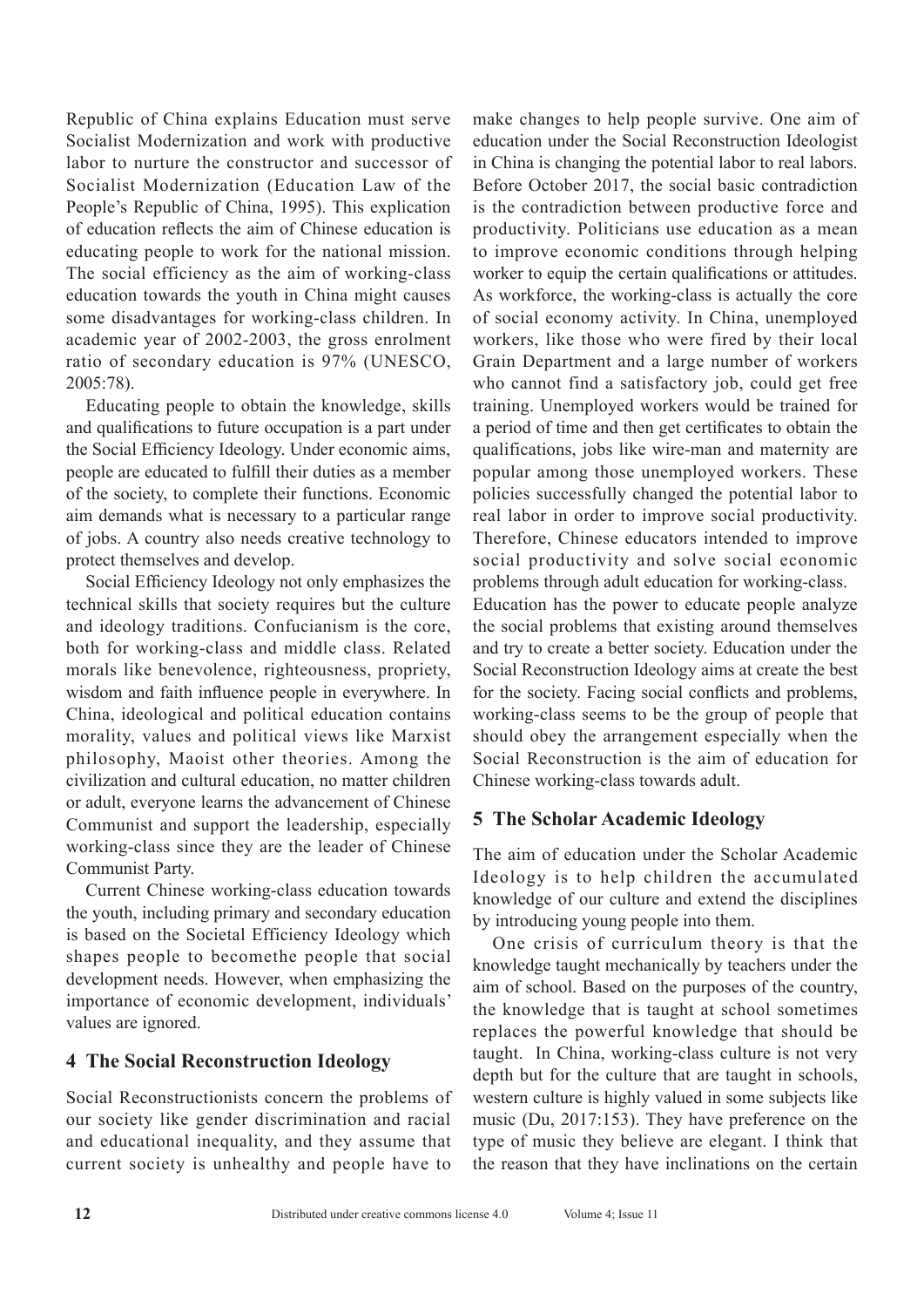culture might not only because the power of middle class but the inferiority feelings that working-class people have. Powerful knowledge helps to make the equivalent of subjects so that the inequality caused by social stratification can be weakened.

Social class influences the choices of majors and jobs in education. Knowledge-based curriculum reflects the difference between family education and school education-school education could bring knowledge that students could not know from daily life. Powerful knowledge is beyond the general knowledge that students could learn from daily life. Teaching students the general knowledge sometimes just requires students to memorized disciplines rather than really think and explore the truth. For example, Chinese teachers and parents pay more attention to math, English and Chinese, the core subjects, because they account for high proportions in almost every important exam. There is a saying said that "You will have no trouble throughout the world once you've learned mathematics, physics and chemistry well", which reflects people's appreciation to certain subjects. I think core curriculum reflects national aim of education and for some extent reflects the values of these subjects. Changing the management level so that students and teachers could treat all subjects equally.

### **6 The Learner Centered Ideology**

The Learner Centered Ideology not only focuses on the needs of society and the academic disciplines but also individual's pursuits (Schiro, 2013: 5). Different with the Social Reconstructionists which focus on the whole society, the goal of education led by the Leaner Centered Ideology emphasizes on individual development and personal contributes.

In China, parents and educators have noticed the importance of educating students through their own characteristics mainly in higher education (Wu & Li, 2017:162). Educators believe that in higher education, the main focus is leading students to learn automatically. However, for some students in universities, lacking motivations are not only caused by the boring teachers but their own values on subjects they learned because sometimes students find their expectations are not reality.

In addition to the learner and teaching, the general conditions influence the implementation of Learner Centered Education. The learner Centered education is popular in private school where is luxury for working-class. Flourishing life could be a meaningful and fulfilling life that people could pursue their own values of life. It could also mean a good citizen that creates a positive social environment and help others to become a flourishing people. Working-class people who got used to a fixed form of productivity lacked autonomous consciousness. It should be mentioned that survival may be a genuine concern for workingclass than the middle-class. In China, working-class might spend higher proportion in living and housing as well as education than middle-class, the cost proportion of education in income of a working-class family increase from 5.37% in 1990 to 11.18% in 2000 (Gong, 2003:15). Many working-class parents treat education as an investment which should get more money in return. Working-class people and children from working-class family prefer decent jobs and jobs with good pay, like works in the fields of economy, accounting, pharmacy and etc. While jobs related to arts seem to be the subordinate choices for working-class because the salaries of these jobs are potentially lower and working on art has higher risks in getting the return than working on finance.

In order to achieve flourishing life, education could be based on different purposes that social development needs and is not unchangeable (John White, 1982). New China needs economic development to achieve good lives for people the core of Chinese education is an economic aim. But for working-class children, their aim of education is shaped and have no personal choices sometimes. One difficulty is combining personally flourishing and help others to achieve personally flourishing. Students from working-class might focus on the pursuit of money. Problems like this influence both personal autonomous development and cooperative.

### **7 Conclusion and implication**

The Scholar and Academic Ideology emphasizes the importance of knowledge and students should inherit and convey the knowledge. While both Young (2013) and Woodin (2007) noticed that the knowledge taught in schools and universities are middle-class culture and it seems that working-class culture is abandoned. Powerful knowledge rather than knowledge of power should be taught by teachers. The knowledge are